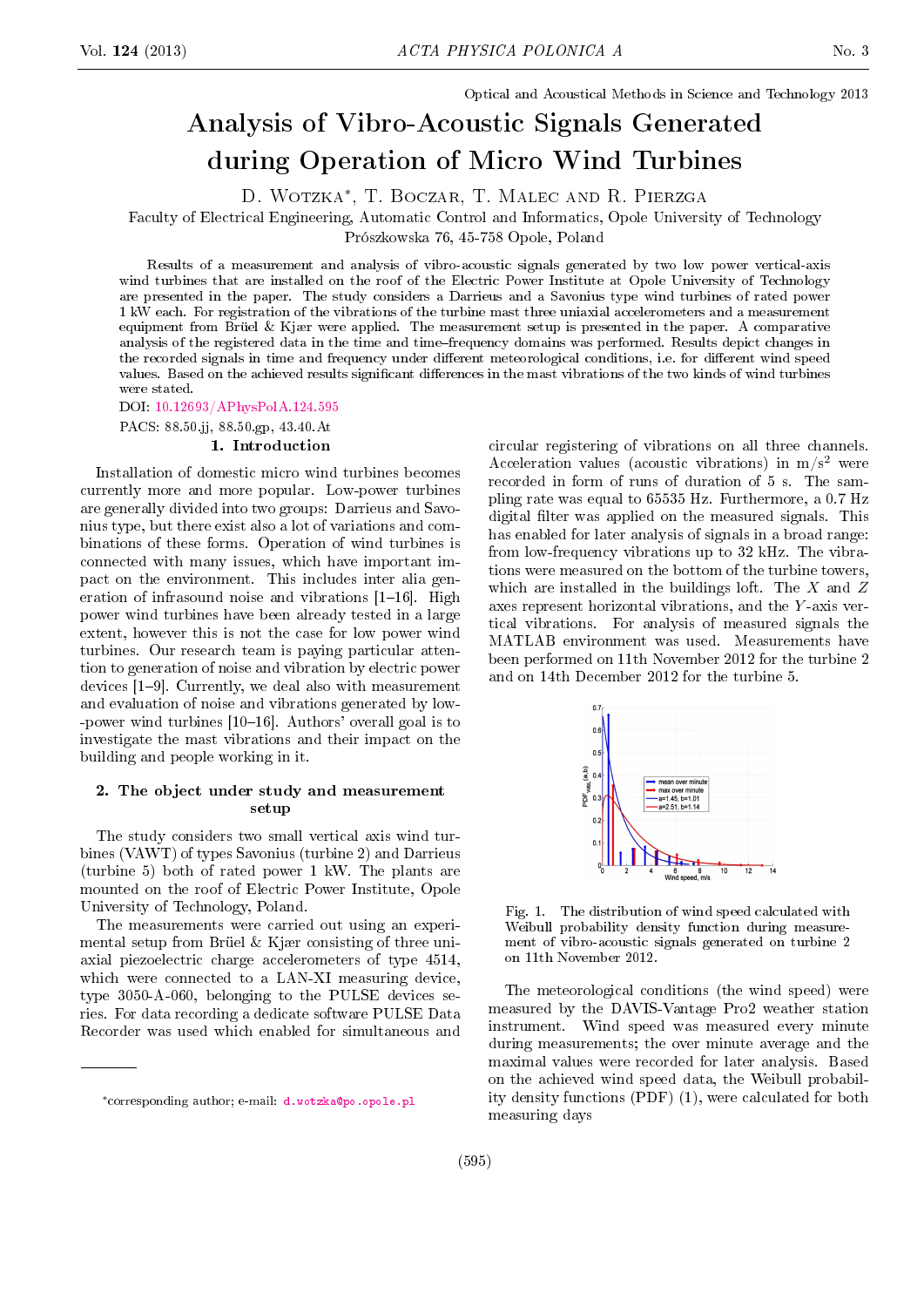

Fig. 2. The distribution of wind speed calculated with Weibull probability density function during measurement of vibro-acoustic signals generated on turbine 5 on 14th December 2012.

$$
PDF_{WBL} = ba^{-b}x^{b-1}e^{-(x/a)^b},
$$
\n(1)

where  $a$  – scale parameter,  $b$  – shape parameter of the distribution.

In Figs. 1 and 2 wind speed distributions calculated for the two measuring days: 11th November and 14th December 2012 are shown. Each figure depicts both the mean and the maximal wind speed distributions, while the scale and shape parameters are applied in the figure legend. In general during measurements there occurred moderate wind speeds with few wind gusts up to 12 m/s.

## 3. Results presentation

The analysis of results was performed in the time, frequency, and timefrequency domains. In the time domain the maxima of signal acceleration were estimated for each run. This has enabled for better association of maximal mast vibrations, generated by turbine operation, to the particular wind speed values occurring during



Fig. 3. Example time runs of vibro-acoustic signals generated by turbine 2.



Fig. 4. Example time runs of vibro-acoustic signals generated by turbine 5.



Fig. 5. Maxima in the amplitude of vibro-acoustic signals generated by turbine 2.



Fig. 6. Maxima in the amplitude of vibro-acoustic signals generated by turbine 5.

measurements. Example time runs of signals measured on the three axes are presented in Figs. 3 and 4, for the turbine 2 and turbine 5, respectively. The signal maxima estimated for the whole measuring day are presented in Figs. 5 and 6, for the turbine 2 and turbine 5, respectively.

In the time-frequency domain we have performed the short time Fourier transform (STFT) analysis and analyzed the acoustic structures occurring in the measured signals during operation of both considered wind turbines. Example spectrograms for the three axes are presented in Figs. 7 and 8, for the turbine 2 and turbine 5, respectively.



Fig. 7. Example spectrograms of vibro-acoustic signals generated by turbine 2.

Analysis in the frequency domain included also the MUSIC method. The spectrum was evaluated for 10 sub-